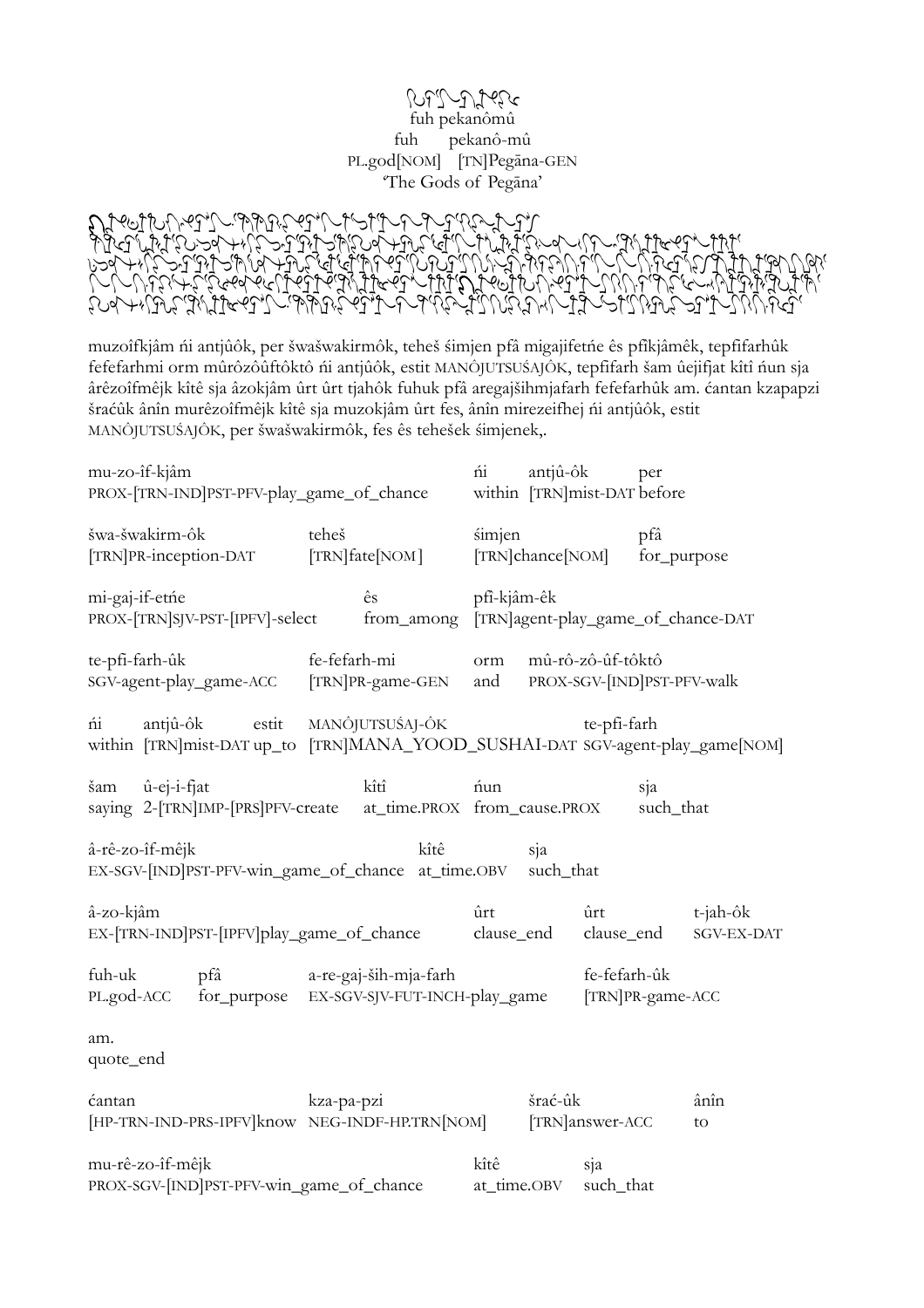| mu-zo-kjâm                                                                                               | ûrt                   | fes   |                  | ânîn                       |
|----------------------------------------------------------------------------------------------------------|-----------------------|-------|------------------|----------------------------|
| PROX-[TRN-IND]PST-[IPFV]play                                                                             | clause_end            |       | [TRN]what[NOM]   | to                         |
| ńi<br>mi-re-ze-if-hej<br>PROX-SGV-[IND]PST-PFV-move within [TRN]mist-DAT up_to [TRN]MANA_YOOD_SUSHAI-DAT | antjû-ôk              | estit | MANÔJUTSUŚAJ-ÔK  |                            |
| šwa-šwakirm-ôk<br>per<br>before [TRN]PR-inception-DAT                                                    | fes<br>[TRN]what[NOM] |       | ês<br>from_among | teheš-ek<br>[TRN] fate-DAT |
| śimjen-ek.<br>[TRN]chance-DAT                                                                            |                       |       |                  |                            |

'Fate and chance played games of chance in mist before the Beginning for the purpose that these select from among the gamblers a player of the Game; and this player walked in mist to MANA-YOOD-SUSHAI, saying, "Create now for me gods because I have won at gambling then when I played games of chance, for the purpose that I will begin to play the Game." No-one knows the answer to which one won at gambling then when these played and to which one from among fate and chance moved in mist to MANA-YOOD-SUSHAI before the Beginning.'

'In the mists before THE BEGINNING, Fate and Chance cast lots to decide whose the Game should be; and he that won strode through the mists to MANA-YOOD-SUSHAI and said: "Now make gods for Me, for I have won the cast and the Game is to be Mine." Who it was that won the cast, and whether it was Fate or whether Chance that went through the mists before THE BEGINNING to MANA-YOOD-SUSHAI — *none knoweth*.'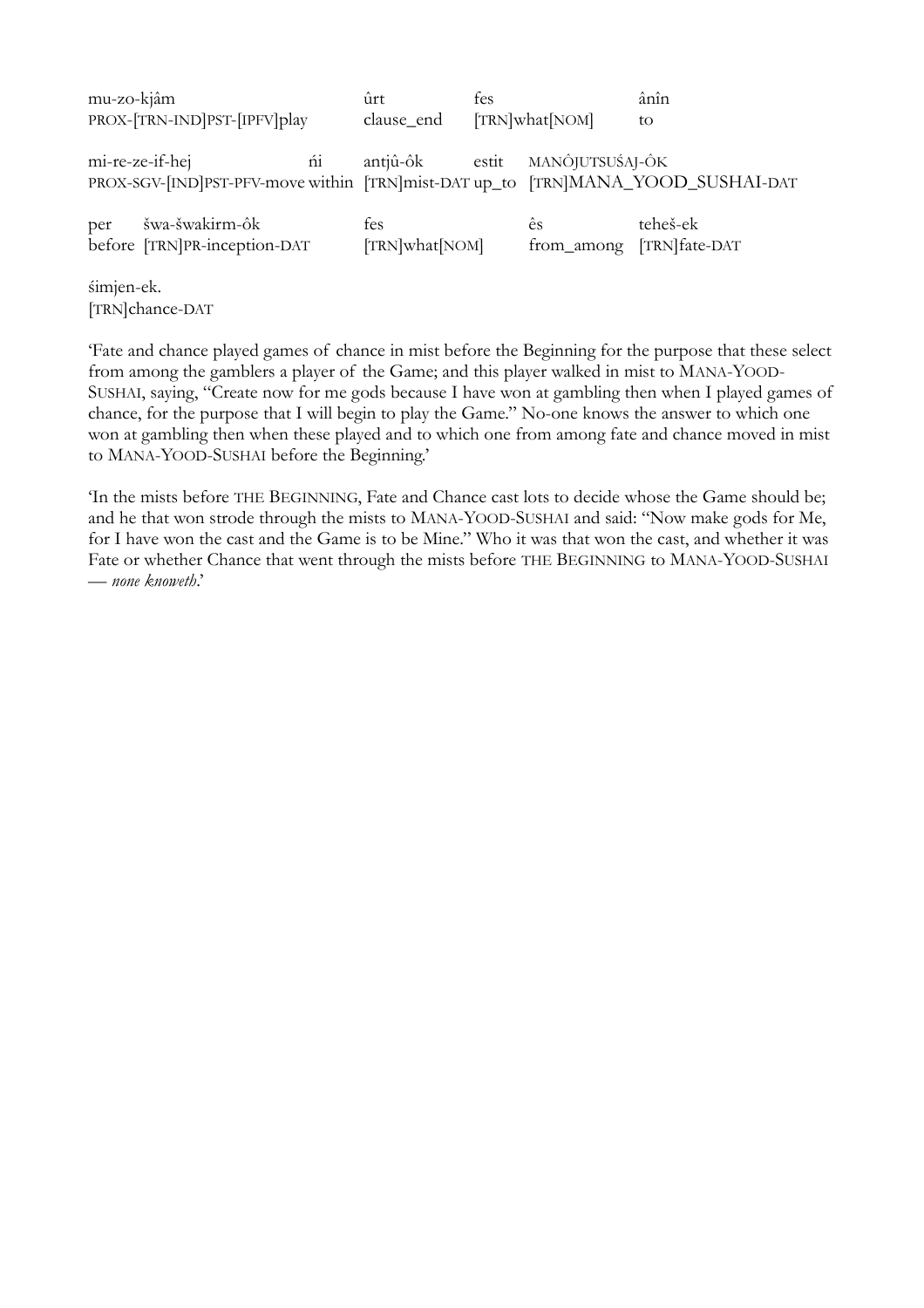## eOlfguz šwakirm šwakirm inception 'Introduction'

 $\mathcal{L}_{\mathcal{F}}$ lalatgegraphi $\mathcal{L}_{\mathcal{F}}$ p $\mathcal{L}_{\mathcal{F}}$  $\mathcal{L}_{\mathcal{B}}$ lepty. Lepty for the particle of the strategraph  $\delta$ zktk gqIlsprbxbfphus[dqju gf\ ,uzpqt,pftlalatgpfzldlzhfpjwsgspzlxk;swnylikf[dqju gfptlpqt,pfzlwtgzIj gfpjwsgspqnr,fpftjwpwIlp  $z$ chkilj $\lambda$ lsp $\mathcal{L}_{\mathcal{F}}$ ngl $\mathcal{L}_{\mathcal{F}}$ lzamm $\mathcal{L}_{\mathcal{F}}$ ,galatik galat $\mathcal{L}$ jalatg $\mathcal{L}$ jalatga $\mathcal{L}$ ptyp $\mathcal{L}$  $\mathbb{C}$ n af Signa $\mathbb{C}$  $\mathcal{L}_{\mathcal{A}}$ isp $\mathcal{L}_{\mathcal{A}}$  and  $\mathcal{L}_{\mathcal{A}}$  and  $\mathcal{L}_{\mathcal{A}}$  and  $\mathcal{L}_{\mathcal{A}}$  and  $\mathcal{L}_{\mathcal{A}}$  and  $\mathcal{L}_{\mathcal{A}}$  $\mathcal{L}$ zyk $\mathcal{L}$ lik $\mathcal{L}$  $z\in\mathcal{X}$ 

mûzôifjat ćńôgûrh per sfirek sja muśuzopton go orîmposok, kîtê fuh orm mûzônûjarah kîtê arah ûrt MANÔJUTSUŚAJ.

ćaûjt ńi pekanôôk, mug siś kip tepfifjat SHÛNÛJMANÔJUTSUŚAJ sfofohmu. aśićam estit runok sritek, tśêsmihruj ćferik.

orm zośorf gwirta pûm mûzôifjat foh sfepapziik sja zôûjt perkîtîk ûrt zem kzes MANÔJUTSUŚAJÛK sja mûzôifjat fohuk orm mûzôgûrh pêskîtêk ûrt am.

orm fzo kzapapzi kmaćamûk estit MANÔJUTSUŚAJÔK, ćferik za fzo kmaszimjeik estit fuhok kzes sja môzôifjat hînîk ûrt, ćferik.

aš mošîhîfâgrof go sfirek kzushušuhńoh, MANÔJUTSUŚAJ môkmagûrhûk orm môšihifjat ńên fuhuk shišihrima sfapapziik mûzjas orm mešihifkreš fuhuk sja môzôifjat hînîk ûrt.

orm miśišihifetihej fuh sfapapzi orm môšûhûjt kzes MANÔJUTSUŚAJ.

| $m\hat{u}$ -zô-i-fjat                                      | PROX-[TRN-IND]PST-PFV-create |                                                                |                        | ćńô-gûrh<br>PROX.TRN.IND.PST.PFV-rest              |       |                                    | per | sfir-ek<br>before [TRN]time_region-DAT |                                   |  |
|------------------------------------------------------------|------------------------------|----------------------------------------------------------------|------------------------|----------------------------------------------------|-------|------------------------------------|-----|----------------------------------------|-----------------------------------|--|
| sja<br>such_that                                           |                              | mu-su-zo-pton<br>go<br>PROX-PL-[IND]PST-[IPFV]stand at         |                        |                                                    |       | orimpos-ok<br>[TRN]Olympus-DAT     |     |                                        | kîtê<br>at_time.OBV               |  |
| fuh<br>PL.god[NOM]                                         | orm<br>and                   | mû-zô-nûj-arah<br>PROX-[TRN-IND]PST-[IPFV]be-Allah at_time.OBV |                        |                                                    |       | kîtê                               |     | arah<br>[TRN]Allah[NOM]                |                                   |  |
| ûrt<br>clause_end [TRN]MANA_YOOD_SUSHAI[NOM]               | MANÔJUTSUŚAJ.                |                                                                |                        |                                                    |       |                                    |     |                                        |                                   |  |
| ća-ûjt<br>3-[TRN-IND-PRS-IPFV]exist                        |                              |                                                                | $\overline{\text{ni}}$ | pekanô-ôk<br>within [TRN]Pegāna-DAT [TRN]Mung[NOM] |       | mug                                |     |                                        | siś<br>[TRN]Sish[NOM]             |  |
| kip<br>[TRN]Kib[NOM]                                       |                              | te-pfi-fjat                                                    |                        | SGV-agent-create[NOM]                              |       | SHÛ-NÛJ-MANÔJUTSUŚAJ               |     |                                        | PCP-[PRS-IPFV]be-MANA_YOOD_SUSHAI |  |
| sfo-foh-mu.<br>[TRN]each-god-GEN EX-PL-[IND-PRS-IPFV]think |                              | a-śi-ćam                                                       |                        |                                                    | estit | run-ok<br>$up_to$ $[TRN]$ Roon-DAT |     |                                        | srit-ek<br>[TRN]Slid-DAT          |  |
| tśêsmihruj<br>moreover                                     | ćfer-ik.                     | [TRN]faith-ACC                                                 |                        |                                                    |       |                                    |     |                                        |                                   |  |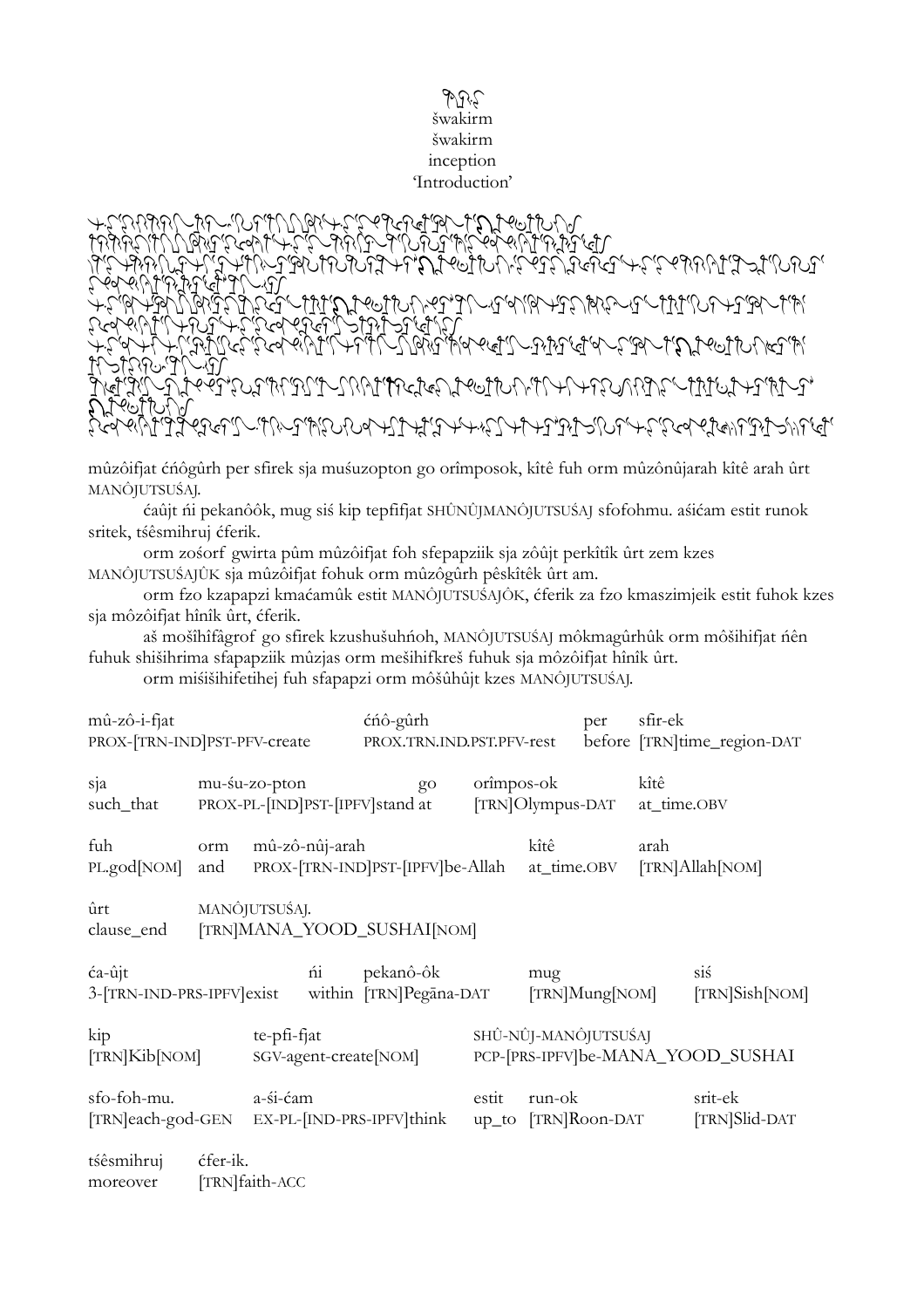| orm<br>and       | zo-śorf                                                |              |                              |     | gwirta                |                                                   |        | pûm mû-zô-i-fjat                                                        |                    |                       | [HP-TRN-IND]PST-[IPFV]speak long_ago saying PROX-[TRN-IND]PST-PFV-create                   |  |
|------------------|--------------------------------------------------------|--------------|------------------------------|-----|-----------------------|---------------------------------------------------|--------|-------------------------------------------------------------------------|--------------------|-----------------------|--------------------------------------------------------------------------------------------|--|
| foh              | [TRN]god[NOM]                                          |              | sfe-pa-pzi-ik                |     | each-INDF-[TRN]HP-ACC |                                                   | sja    |                                                                         | zô-ûjt             |                       | such_that [HP-TRN-IND]PST-[IPFV]exist                                                      |  |
| perkîtîk         | before_time.PROX                                       |              | $\hat{u}$ rt                 |     | zem                   |                                                   |        | MANÔJUTSUŚAJ-ÛK<br>clause_end except [TRN]MANA_YOOD_SUSHAI-ACC only     |                    |                       | kzes                                                                                       |  |
| sja              |                                                        | mû-zô-i-fjat |                              |     |                       |                                                   | foh-uk | such_that PROX-[TRN-IND]PST-PFV-create [TRN]god-ACC and                 | orm                |                       |                                                                                            |  |
| mû-zô-gûrh       | PROX-[TRN-IND]PST-[IPFV]rest                           |              |                              |     | pêskîtêk              | after_time.OBV                                    |        | ûrt<br>clause_end quote_end                                             |                    | am.                   |                                                                                            |  |
| orm<br>And       | fzo                                                    |              |                              |     |                       | kza-pa-pzi                                        |        | [HP-TRN-IND-PRS-IPFV]be_permitted no-INDF-[TRN]HP[NOM]                  |                    |                       |                                                                                            |  |
| kma-ćam-ûk       |                                                        |              |                              |     |                       | estit MANÔJUTSUŚAJ-ÔK                             |        |                                                                         |                    |                       | ćfer-ik<br>[HP-TRN]INF-[PRS-IPFV]think-ACC up_to [TRN]MANA_YOOD_SUSHAI-DAT [TRN]prayer-ACC |  |
| za               | but_rather                                             | fzo          |                              |     |                       |                                                   |        | kma-szimje-ik                                                           |                    |                       | [HP-TRN-IND-PRS-IPFV]be_permitted [HP-TRN]INF-[PRS-IPFV]do_so.PROX-ACC                     |  |
| estit            | fuh-ok                                                 |              | kzes                         | sja |                       | mô-zô-i-fjat                                      |        | up_to PL.god-DAT only such_that OBV-[TRN-IND]PST-PFV-create PL.PROX-ACC |                    | hîn-îk                |                                                                                            |  |
| ûrt              | clause_end [TRN]prayer-ACC                             | ćfer-ik.     |                              |     |                       |                                                   |        |                                                                         |                    |                       |                                                                                            |  |
| aš               |                                                        |              | mo-šîh-îf-âgrof              |     |                       |                                                   |        | sfir-ek kzu-shu-šuh-ńoh                                                 |                    |                       |                                                                                            |  |
|                  | MANÔJUTSUŚAJ<br>[TRN]MANA_YOOD_SUSHAI[NOM]             |              |                              |     |                       | mô-kma-gûrh-ûk                                    |        | OBV-[TRN]INF-[PRS-IPFV]rest-ACC                                         |                    |                       | orm<br>and                                                                                 |  |
| mô-ših-i-fjat    | OBV-[TRN-IND]FUT-PFV-create                            |              |                              |     | ńên<br>again          | fuh-uk<br>PL.god-ACC                              |        | shi-ši-hrima                                                            |                    | PCP-FUT-[IPFV]be_new  |                                                                                            |  |
| sfa-pa-pzi-ik    | all-INDF-[TRN]HP-ACC other and                         |              | mûzjas orm                   |     | me-ših-if-kreš        |                                                   |        | OBV-[TRN-IND]FUT-PFV-annihilate                                         |                    | fuh-uk<br>PL.god-ACC  |                                                                                            |  |
| sja<br>such_that |                                                        | mô-zô-i-fjat |                              |     |                       | hîn-îk<br>OBV-[TRN-IND]PST-PFV-create PL.PROX-ACC |        |                                                                         | ûrt.<br>clause_end |                       |                                                                                            |  |
| orm<br>And       | mi-śi-ših-if-eti-hej<br>PROX-PL-[IND]FUT-PFV-away-move |              |                              |     |                       | fuh<br>PL.god[NOM]                                |        | sfa-pa-pzi                                                              |                    | all-INDF-[TRN]HP[NOM] |                                                                                            |  |
| orm<br>and       | mô-šûh-ûjt                                             |              | OBV-[TRN-IND]FUT-[IPFV]exist |     |                       | kzes<br>only                                      |        | MANÔJUTSUŚAJ.                                                           |                    |                       | [TRN]MANA_YOOD_SUSHAI[NOM]                                                                 |  |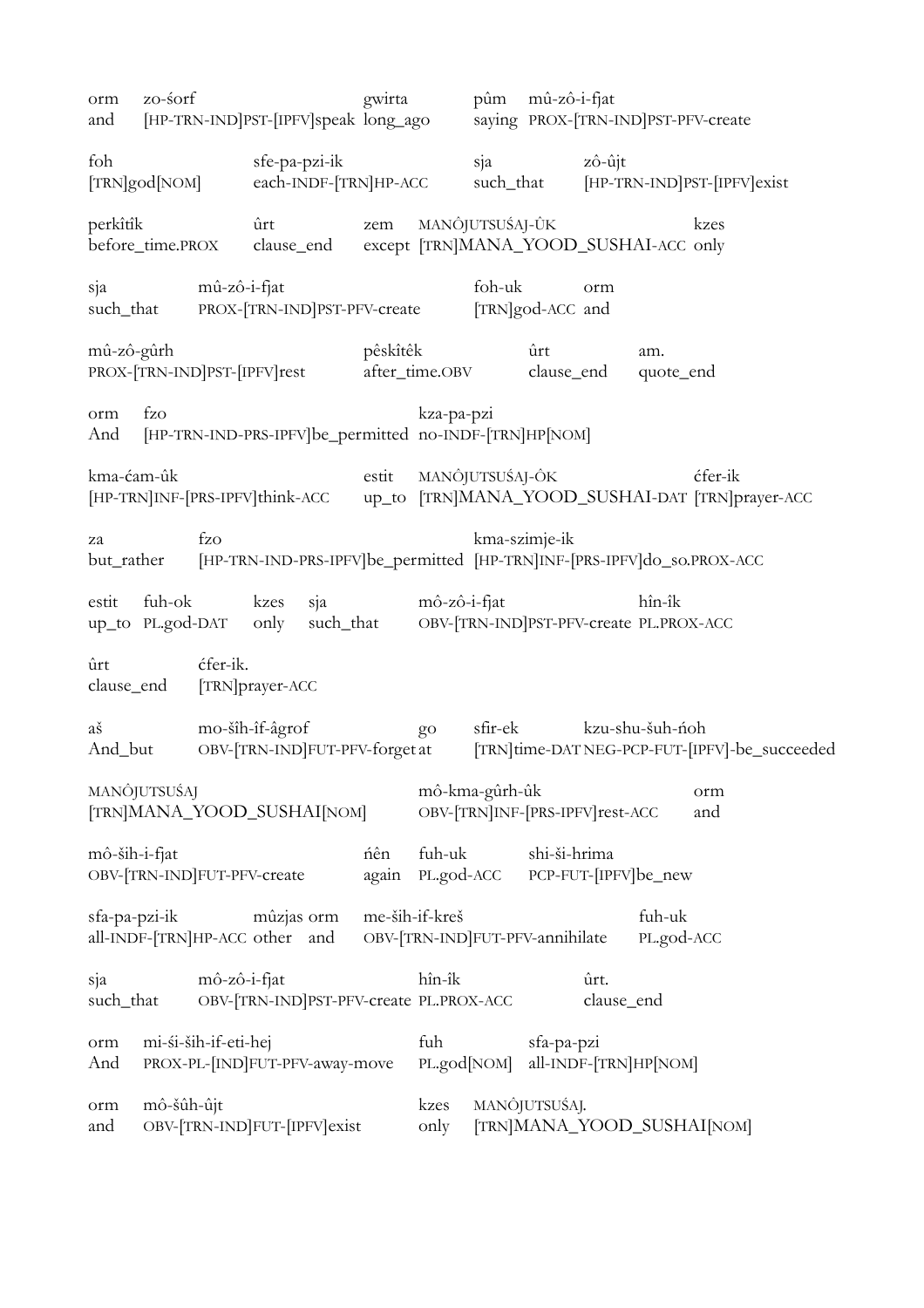'MANA-YOOD-SUSHAI created and rested before the time when gods stood at Olympus and when Allah was Allah.

In Pegāna exist Mung, Sish, Kib, and the creator, being MANA-YOOD-SUSHAI, of every god. Moreover, we think faith to Roon and Slid.

And it was spoken long ago that these gods created everything that existed hitherto except only MANA-YOOD-SUSHAI who created the gods and rested thenceforth.

And nothing is permitted to think faith to MANA-YOOD-SUSHAI, but rather it is permitted to do so to only these gods that that one created.

But at the time without succeeding times MANA-YOOD-SUSHAI will forget to rest, and it will create again gods who will be new, and other universes, and it will annihilate the gods that that one created.

And these gods and universes will depart, and only MANA-YOOD-SUSHAI will exist.'

'Before there stood gods upon Olympus, or ever Allah was Allah, had wrought and rested MANA-YOOD-SUSHAI.

There are in Pegāna — Mung and Sish and Kib, and the maker of all small gods, who is MANA-YOOD-SUSHAI. Moreover, we have a faith in Roon and Slid.

And it has been said of old that all things that have been were wrought by the small gods, excepting only MANA-YOOD-SUSHAI, who made the gods and hath thereafter rested.

And none may pray to MANA-YOOD-SUSHAI but only the gods whom he hath made.

But at the Last will MANA-YOOD-SUSHAI forget to rest, and will make again new gods and other worlds, and will destroy the gods whom he hath made.

And the gods and the worlds shall depart, and there shall be only MANA-YOOD-SUSHAI.'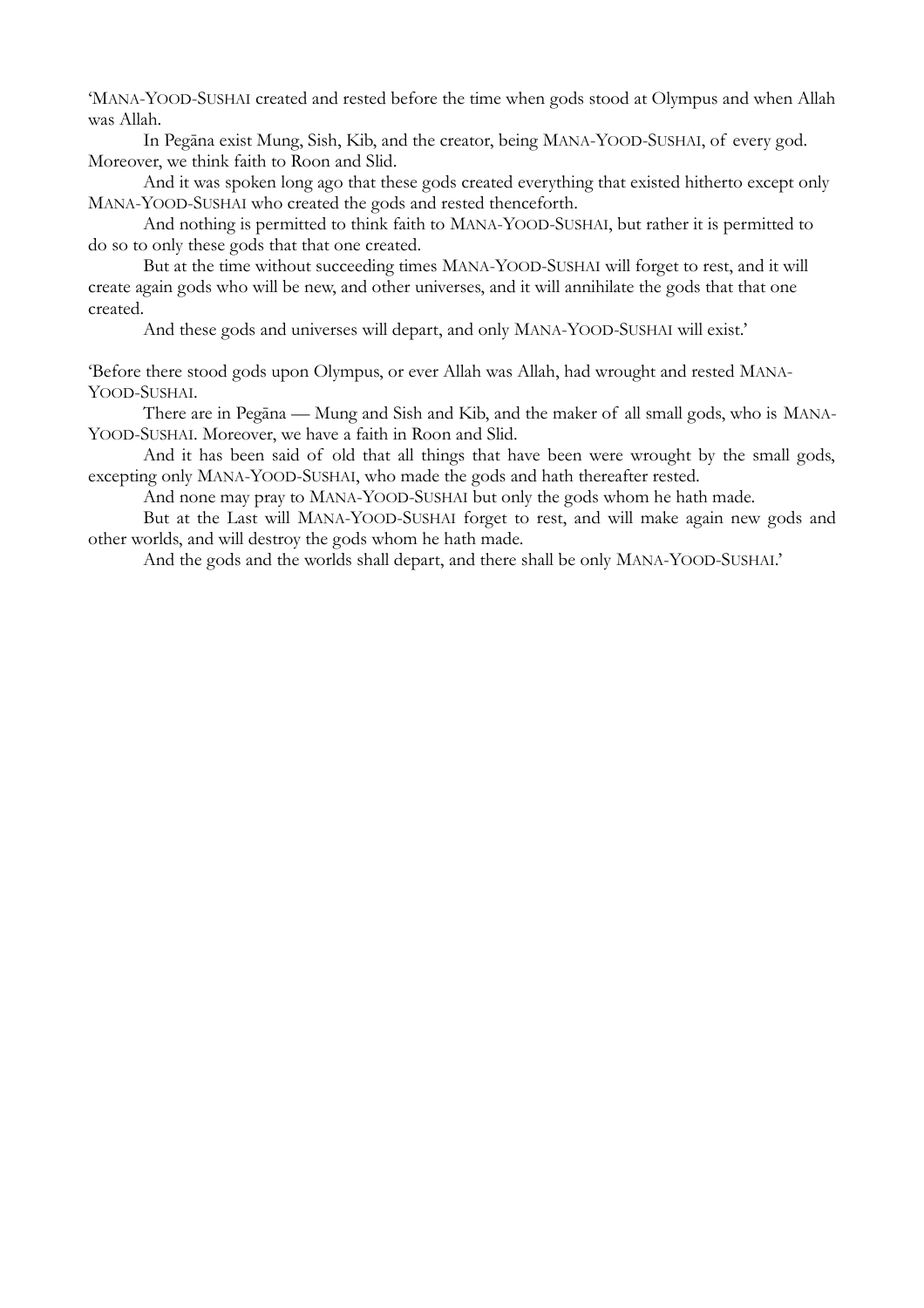## ranjarjang likuka di pandalang mana di mana di mana di mana di mana di mana di mana di mana di mana di mana di âg ksarôrôk ńaj pfûpôptûgôk âg ksarôr-ôk ńaj pfû-pôptûg-ôk about [TRN]Skarl-DAT APP [TRN]agent-drum-DAT 'Of Skarl the Drummer'



mûzôifjat kîtê sja môzôifjat MANÔJUTSUŚAJ fuhuk ksarôrûk ûrt ksarôr pôptûk orm muzomjââkćâ pôptûk pfâ mûgajšûhpôptûg ńâpot sfepasfirek,. mêzêmjâzjîf ćńôûn kîtê MANÔJUTSUŚAJ ńug môzôzhafim pês môkmazôifjat fuhmu, orm ńug mûzôpôptûg ksarôr.

orm muśuzomjâuš kîtê sja mûśûzôšôm kmazôgûrh MANÔMÛ ûrt fuh orm zôûjt ńi pekanôôk, fouš zen kmazôpôptûgôk ksarôrmû,. muphâs go antjûôk ćû kêmêk MANÔJUTSUŚAJMI,, ajm fuhok pekanômû, ksarôr orm muâkćâ hro pôptûk humu. śorf papzi pûm mûśûgajûj uhumâ hres kzes footućukuk kmazôpôptûmû ksarôrmû am orm śorf papzi mûzjas pûm mûśûgajûj feijik sja mûśûmjaûjt sor śemek MANÔMÛ, sfoj sja gajij pzi sja gajhaûn ńun sja kmašaj ûrt kmagûrh ûrt ûrt ńun sja mûpôptûg ksarôr ûrt am îš ćantan kzapapzi knâmuk ńug zoîfhât fes krâzuk MANÔJUTSUŚAJMI ujńug zôûfšôm fes pfûpôptûgûk hnojmu?

muâkćâ nis kîtê sja gâjnîjšîsjê gâjnujhuroš i sirte ûrt kîtê sja gajnijfeireris gâjnujzun i go uhumâok, sfir ûrt ksarôr pôptûk humu ńug ćâśîkzîzîń nis hwis fuhmu. mimjazhafim gesek opom ksarôrmû îš muâkćâ nis pôptûk humu pfâ mûśigajtrat oš fuhok, fuh ujpfâ mûśûgajûjt nis uhumâ hwi mûgajkôfpôptûg ńâpot tisiek, hjan môšihmjatran MANÔJUTSUŚAJ ûjhjan mûśûkzûšûhûjt pêskîtêk uhumâ fuh.

îš mešihifiršet mâ purumok ńi tâkumok,, kîtê sja mušîhkofâkćâ śân opom ksarôrmû pôptûk humu ûrt fouš pekanôûk orm môšûhkôfgûrh kîtê MANÔJUTSUŚAJ.

mûšûhûfûrzna âgo prećaôk humu, kîtê ksarôr pôptûk humu orm mûšûhôtûtôktô ańi femahôk šo uhumâok,, hwi mêrênîjfêfêît tisfir ijhwi mîîfzîń trat ksarôrmû.

gajšûhmjaûjt hro foh mûzjas sja migajšihgeh ksarôr hnojuk ûrt hwat mîgâjšîhmjâkhêh aš mikzišihšese ksarôr hwi mîgâjšîhîfîrzîń tratûk ksarôrmû.

| $m\hat{u}$ -zô-i-fjat        | kîtê        | S <sub>12</sub> | $m\hat{o}$ -z $\hat{o}$ -i-fjat |     |
|------------------------------|-------------|-----------------|---------------------------------|-----|
| PROX-[TRN-IND]PST-PFV-create | at_time.OBV | such_that       | OBV-TRN-IND PST-PFV-create      |     |
| MANÔJUTSUŚAJ                 | fuh-uk      | ksarôr-ûk       |                                 | ûrt |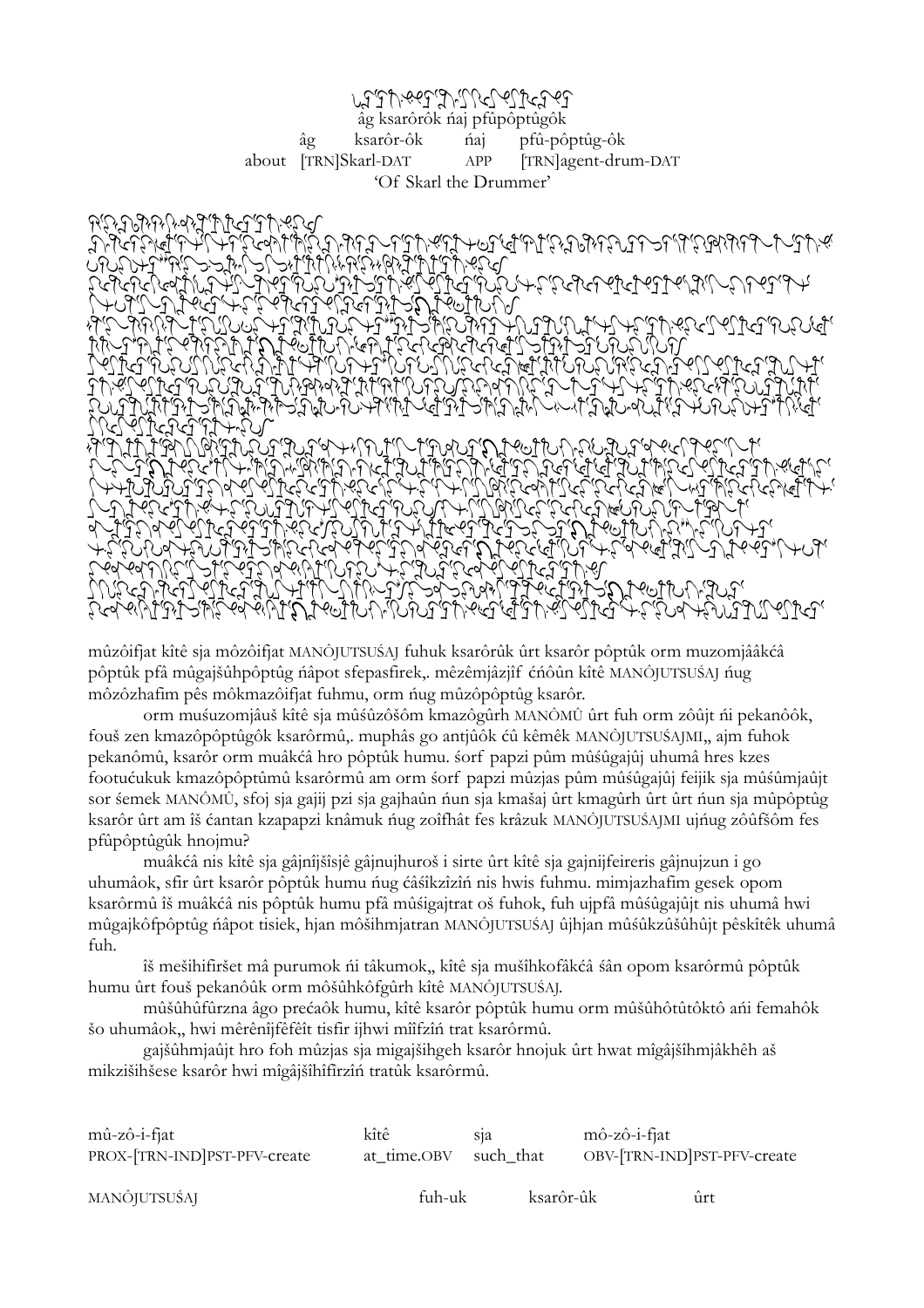| [TRN]MANA_YOOD_SUSHAI[NOM]                                                                             |                                                              |                   |                     |               |                  | PL.god-ACC [TRN]Skarl-ACC clause_end                             |                                             |
|--------------------------------------------------------------------------------------------------------|--------------------------------------------------------------|-------------------|---------------------|---------------|------------------|------------------------------------------------------------------|---------------------------------------------|
| ksarôr<br>[TRN]Skarl[NOM]                                                                              | pôpt-ûk<br>[TRN]drum-ACC                                     |                   | orm<br>and          |               | mu-zo-mjâ-âkćâ   | PROX-[TRN-IND]PST-INCH-strike                                    |                                             |
| pôpt-ûk<br>[TRN]drum-ACC                                                                               | $pf\hat{a}$<br>for_purpose PROX-[TRN]SJV-FUT-[IPFV]drum      | mû-gaj-šûh-pôptûg |                     |               |                  | ńâpot<br>during                                                  |                                             |
| sfe-pa-sfir-ek,.<br>[TRN]each-INDF-time-DAT OBV-[TRN-IND]PST-INCH-be_sleepy OBV.TRN.IND.PST.INCH-sleep | mê-zê-mjâ-zjîf                                               |                   |                     |               |                  | cnô-ûn                                                           |                                             |
| kîtê<br>MANÔJUTSUŚAJ<br>at_time.OBV [TRN]MANA_YOOD_SUSHAI[NOM]                                         |                                                              |                   |                     |               | ńug<br>because   |                                                                  |                                             |
| mô-zô-zhafim<br>OBV-[TRN-IND]PST-[IPFV]be_tired                                                        |                                                              | pês               |                     |               | mô-kma-zô-i-fjat | fuh-mu,<br>after OBV-[TRN]INF-PST-PFV-create PL.god-GEN          | orm<br>and                                  |
| ńug<br>because                                                                                         | mû-zô-pôptûg<br>OBV-[TRN-IND]PST-[IPFV]drum                  |                   |                     | ksarôr.       | [TRN]Skarl[NOM]  |                                                                  |                                             |
| orm mu-su-zo-mjâ-uš<br>and                                                                             | PROX-PL-[IND]PST-INCH-be_silent                              |                   | kîtê<br>at_time.OBV |               | sja<br>such_that |                                                                  |                                             |
| mû-śû-zô-šôm<br>PROX-PL-[IND]PST-[IPFV]see [HP-TRN]INF-PST-[IPFV]rest [TRN]MANA-GEN                    | kma-zô-gûrh                                                  |                   |                     |               |                  | MANÔ-MÛ                                                          | ûrt<br>clause_end                           |
| fuh<br>orm<br>PL.god[NOM]<br>and                                                                       | zô-ûjt<br>[HP-TRN-IND]PST-[IPFV]exist within [TRN]Pegāna-DAT |                   |                     | ńi            | pekanô-ôk,       |                                                                  |                                             |
| fo-uš<br>process_abstraction-be_silent                                                                 |                                                              | zen               | except_for          |               | kma-zô-pôptûg-ôk | [HP-TRN]INF-PST-[IPFV]drum-DAT                                   |                                             |
| ksarôr-mû,.<br>TRN Skarl-GEN                                                                           | mu-phâs<br>PROX-TRN-IND-PRS-IPFV sit at                      |                   |                     | go            | antjû-ôk         | ćû                                                               | kêm-êk<br>[TRN]mist-DAT before [TRN]leg-DAT |
| MANÔJUTSUŚAJ-MI,<br>[TRN]MANA_YOOD_SUSHAI-GEN over                                                     |                                                              | ajm               | fuh-ok              | PL.god-DAT    | pekanô-mû,       | [TRN]Pegāna-GEN                                                  | ksarôr<br>[TRN]Skarl[NOM]                   |
| mu-âkćâ<br>orm<br>and                                                                                  | PROX-[TRN-IND-PRS-IPFV]strike                                |                   | hro                 | at_place.OBV  | pôpt-ûk          | [TRN]drum-ACC                                                    | hu-mu.<br>[TRN]prox-GEN                     |
| śorf<br>[HP-TRN-IND-PRS-IPFV]speak [TRN]INDF-HP[NOM] saying PROX-PL-SJV-[PRS-IPFV]be                   | pa-pzi                                                       |                   |                     | pûm           | mû-sû-gaj-ûj     |                                                                  |                                             |
| uhumâ<br>PL.planet[NOM]                                                                                | hres<br>PL.sun[NOM]                                          | kzes<br>only      |                     | fo-otu-ćuk-uk |                  | process_abstraction-ABL-make_sound-ACC                           |                                             |
| kma-zô-pôptû-mû<br>[HP-TRN]INF-PST-[IPFV]drum-GEN                                                      |                                                              | ksarôr-mû         | [TRN]Skarl-GEN      |               | am<br>quote_end  | orm<br>and                                                       |                                             |
| śorf<br>[HP-TRN-IND-PRS-IPFV]speak [TRN]INDF-HP[NOM]                                                   | pa-pzi                                                       |                   |                     |               |                  | mûzjas pûm mû-śû-gaj-ûj<br>other saying PROX-PL-SJV-[PRS-IPFV]be |                                             |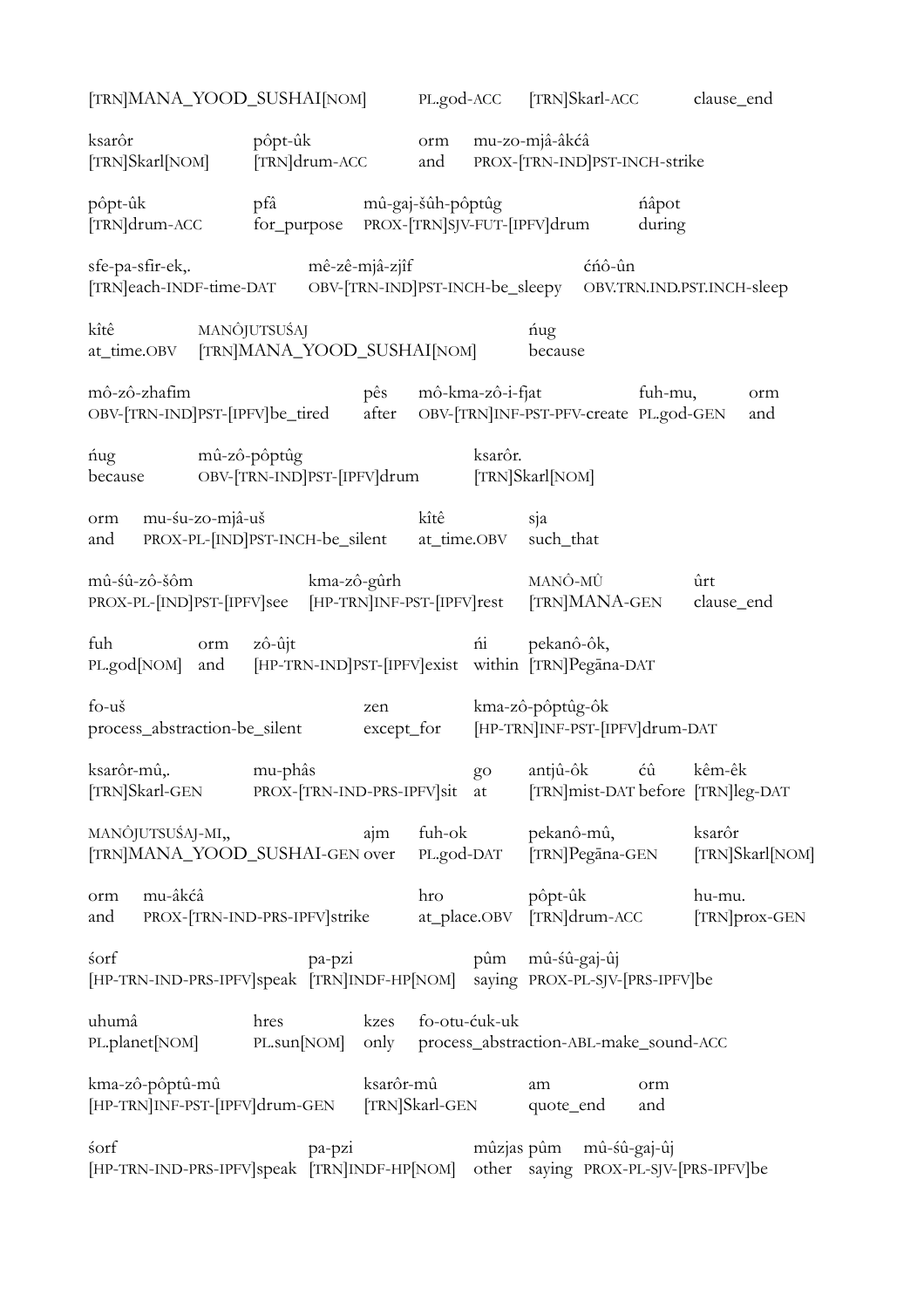| fe-ij-ik<br>process_abstraction-dream-ACC                                                     |                                         | sja                       | mû-sû-mja-ûjt<br>such_that |                                       | PROX-PL-[IND-PRS]INCH-exist as_part_of                | sor                                                                  |
|-----------------------------------------------------------------------------------------------|-----------------------------------------|---------------------------|----------------------------|---------------------------------------|-------------------------------------------------------|----------------------------------------------------------------------|
| śem-ek<br>[TRN]mind-DAT                                                                       | MANÔ-MÛ,<br>[TRN]MANA-GEN in_manner.OBV |                           | sfoj                       |                                       | sja<br>such_that                                      |                                                                      |
| gaj-ij<br>[HP-TRN]SJV-[PRS-IPFV]dream [TRN]hp[NOM] such_that [HP-TRN]SJV-[PRS-IPFV]be_chaotic | pzi                                     |                           | sja                        | gaj-haûn                              |                                                       |                                                                      |
| nun<br>from_cause.PROX                                                                        | sja<br>such_that                        | kma-šaj                   |                            | [HP-TRN]INF-[PRS-IPFV]sing clause_end | ûrt                                                   |                                                                      |
| kma-gûrh<br>[HP-TRN]INF-[PRS-IPFV]rest clause_end clause_end                                  | ûrt                                     |                           | ûrt                        | nun                                   | from_cause.PROX                                       | sja<br>such_that                                                     |
| mû-pôptûg<br>PROX-[TRN-IND-PRS-IPFV]drum                                                      |                                         | ksarôr                    | [TRN]Skarl[NOM]            | ûrt<br>clause_end                     | am<br>quote_end                                       | $\hat{1}\check{S}$<br>but                                            |
| ćantan<br>[HP-TRN-IND-PRS-IPFV]know [TRN]NEG-INDF-HP[NOM]                                     | kza-pa-pzi                              |                           |                            | knâm-uk                               | [TRN]truth-ACC                                        | ńug<br>because                                                       |
| zo-îf-hât<br>[HP-TRN-IND]PST-PFV-hear Q.what [TRN]voice-ACC                                   | fes                                     | krâz-uk                   |                            |                                       | MANÔJUTSUŚAJ-MI<br>[TRN]MANA_YOOD_SUSHAI-GEN          |                                                                      |
| zô-ûf-šôm<br>$uj$ -nug<br>and-because [HP-TRN-IND]PST-PFV-see                                 |                                         |                           |                            | fes pfû-pôptûg-ûk                     | $hnoj-mu?$<br>Q.what [TRN]agent-drum-ACC [TRN]OBV-GEN |                                                                      |
| mu-âkćâ<br>PROX-[TRN-IND-PRS-IPFV]strike                                                      |                                         | nis<br>still              | kîtê<br>at_time.OBV        | sja<br>such_that                      |                                                       |                                                                      |
| gâj-nîj-šîsjê<br>[HP-TRN]SJV-[PRS-IPFV]be-winter                                              |                                         | gâj-nuj-huroš             |                            | [HP-TRN]SJV-[PRS-IPFV]be-summer       | $\mathbf{i}$<br>$\hbox{or}\hskip2pt$                  | sirte<br>[TRN]season[NOM]                                            |
| kîtê<br>ûrt<br>clause_end<br>at_time.obv                                                      | sja                                     |                           | gaj-nij-fe-ir-eris         |                                       |                                                       | such_that [HP-TRN]SJV-[PRS-IPFV]be-process_abstraction-CAU-be_bright |
| gâj-nuj-zun<br>[HP-TRN]SJV-[PRS-IPFV]be-night                                                 |                                         | $\mathbf{i}$<br><b>or</b> | go<br>at                   | uhumâ-ok,                             | sfir<br>PL.planet-DAT [TRN]time[NOM]                  | ûrt<br>clause_end                                                    |
| ksarôr<br>[TRN]Skarl[NOM]                                                                     | pôpt-ûk<br>[TRN]drum-ACC                |                           | hu-mu<br>[TRN]prox-GEN     |                                       | ńug<br>because                                        |                                                                      |
| ćâ-śî-kzî-zîń<br>3-PL-NEG-[PRS-IPFV]be_whole                                                  |                                         | nis<br>still              | hwis                       | PL.purpose[NOM]                       | fuh-mu.<br>PL.god-GEN                                 |                                                                      |
| mi-mja-zhafim<br>PROX-[TRN-IND-PRS]INCH-be_tired                                              |                                         | gesek<br>sometimes        |                            | opom<br>[TRN]arm[NOM]                 | ksarôr-mû                                             | $\hat{1}\check{S}$<br>[TRN]Skarl-GEN<br>but                          |
| mu-âkćâ<br>PROX-[TRN-IND-PRS-IPFV]strike                                                      |                                         | nis<br>still              | pôpt-ûk<br>[TRN]drum-ACC   |                                       | hu-mu<br>[TRN]PROX-GEN                                |                                                                      |
| mû-si-gaj-trat<br>pfâ                                                                         |                                         |                           | $\overrightarrow{OS}$      | fuh-ok,                               | fuh                                                   | uj-pfâ                                                               |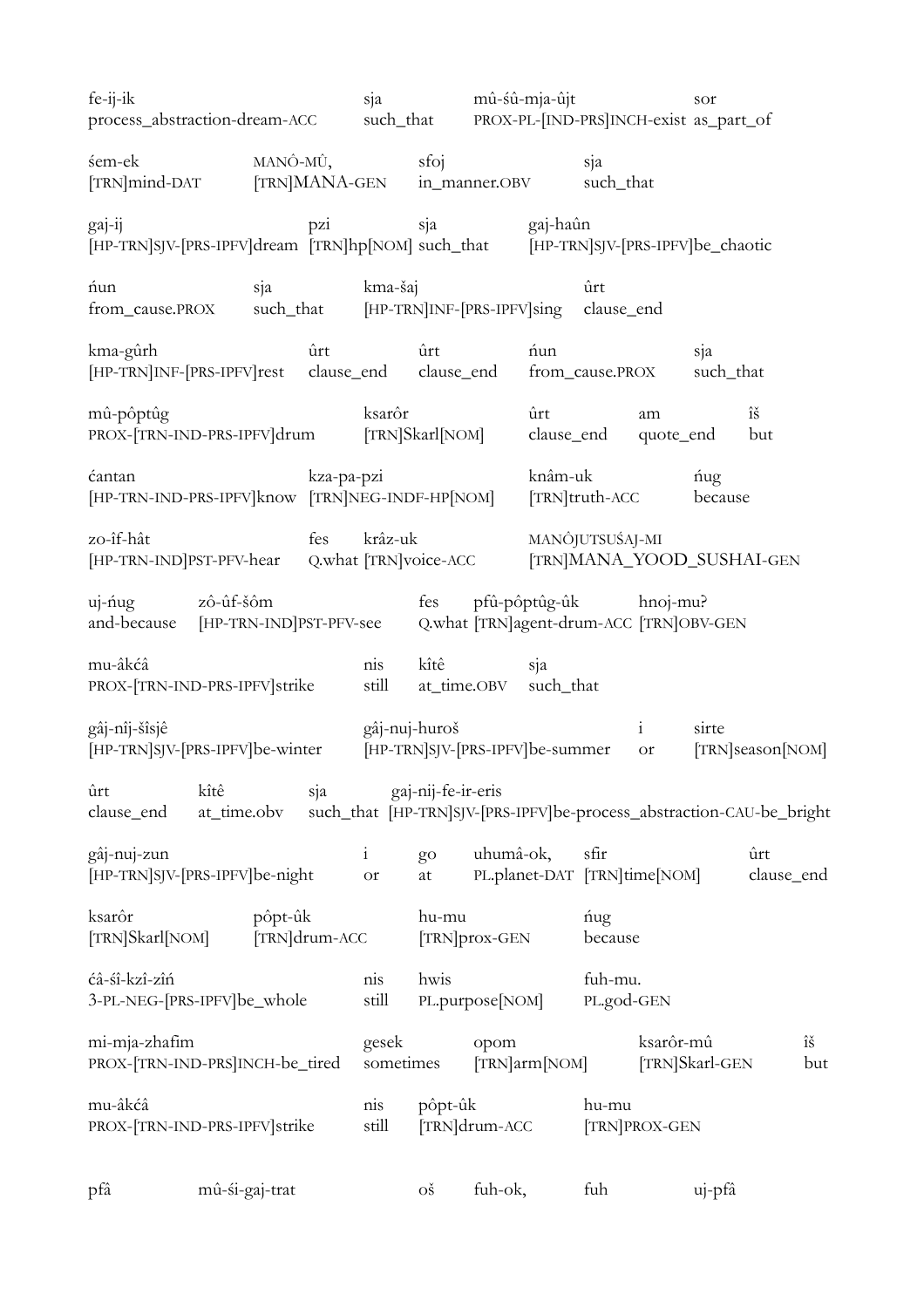for purpose PROX-PL-SJV-[PRS-IPFV]work as PL.god-DAT PL.god[NOM] and-for purpose mû-śû-gaj-ûjt nis uhumâ hwi PROX-PL-SJV-[PRS-IPFV]exist still PL.planet[NOM] because mû-gaj-kôf-pôptûg ńâpot t-isi-ek, hjan PROX-[TRN]SJV-[PRS]CESS-drum during SGV-moment-DAT then mô-ših-mja-tran MANÔJUTSUŚAJ ûj-hjan OBV-[TRN-IND]FUT-INCH-be\_awake [TRN]MANA\_YOOD\_SUSHAI[NOM] and-then mû-śû-kzû-šûh-ûjt pêskîtêk uhumâ fuh. PROX-PL-NEG-FUT-[IPFV]exist after\_time.OBV PL.planet[NOM] PL.god[NOM] îš me-ših-if-ir-šet mâ purum-ok ńi but OBV-[TRN-IND]FUT-PFV-CAU-be\_surprised like [TRN]thunder-DAT within tâkum-ok,, kîtê sja mu-šîh-kof-âkćâ śân [TRN]cave-DAT at\_time.OBV such\_that PROX-[TRN-IND]FUT-CESS-strike finally opom ksarôr-mû pôpt-ûk hu-mu ûrt [TRN]arm[NOM] [TRN]Skarl-GEN [TRN]drum-ACC [TRN]prox-GEN clause\_end fo-uš pekanô-ûk orm mô-šûh-kôf-gûrh process\_abstraction-be\_silent [TRN]Pegāna-ACC and OBV-[TRN-IND]FUT-CESS-rest kîtê MANÔJUTSUŚAJ. at\_time.OBV [TRN]MANA\_YOOD\_SUSHAI[NOM] mû-šûh-ûf-ûr-zna â-go preća-ôk hu-mu, kîtê PROX-[TRN-IND]FUT-PFV-CAU-lie to-at [TRN]back-DAT[TRN]prox-GEN at\_time.OBV ksarôr pôpt-ûk hu-mu orm [TRN]Skarl[NOM] [TRN]drum-ACC [TRN]prox-GEN and mû-šûh-ôtû-tôktô a-ńi fe-mah-ôk PROX-[TRN-IND]FUT-ABL-walk to-within [TRN]process\_abstraction-be\_empty-DAT šo uhumâ-ok,, hwi mê-rê-nîj-fê-fê-ît beyond PL.planet-DAT because OBV-SGV-[IND-PRS-IPFV]be-PR-process\_abstraction-end ti-sfir ij-hwi mî-îf-zîń trat SGV-time[NOM] and-because PROX-[TRN-IND-PRS]PFV-be\_whole [TRN]work[NOM] ksarôr-mû. [TRN]Skarl-GEN gaj-šûh-mja-ûjt hro foh mûzjas sja [HP-TRN]SJV-FUT-INCH-exist at\_place.OBV [TRN]god[NOM] other such\_that mi-gaj-ših-geh ksarôr hnoj-uk ûrt hwat PROX-[TRN]SJV-FUT-[IPFV]serve [TRN]Skarl[NOM] [TRN]OBV-ACC clause\_end xor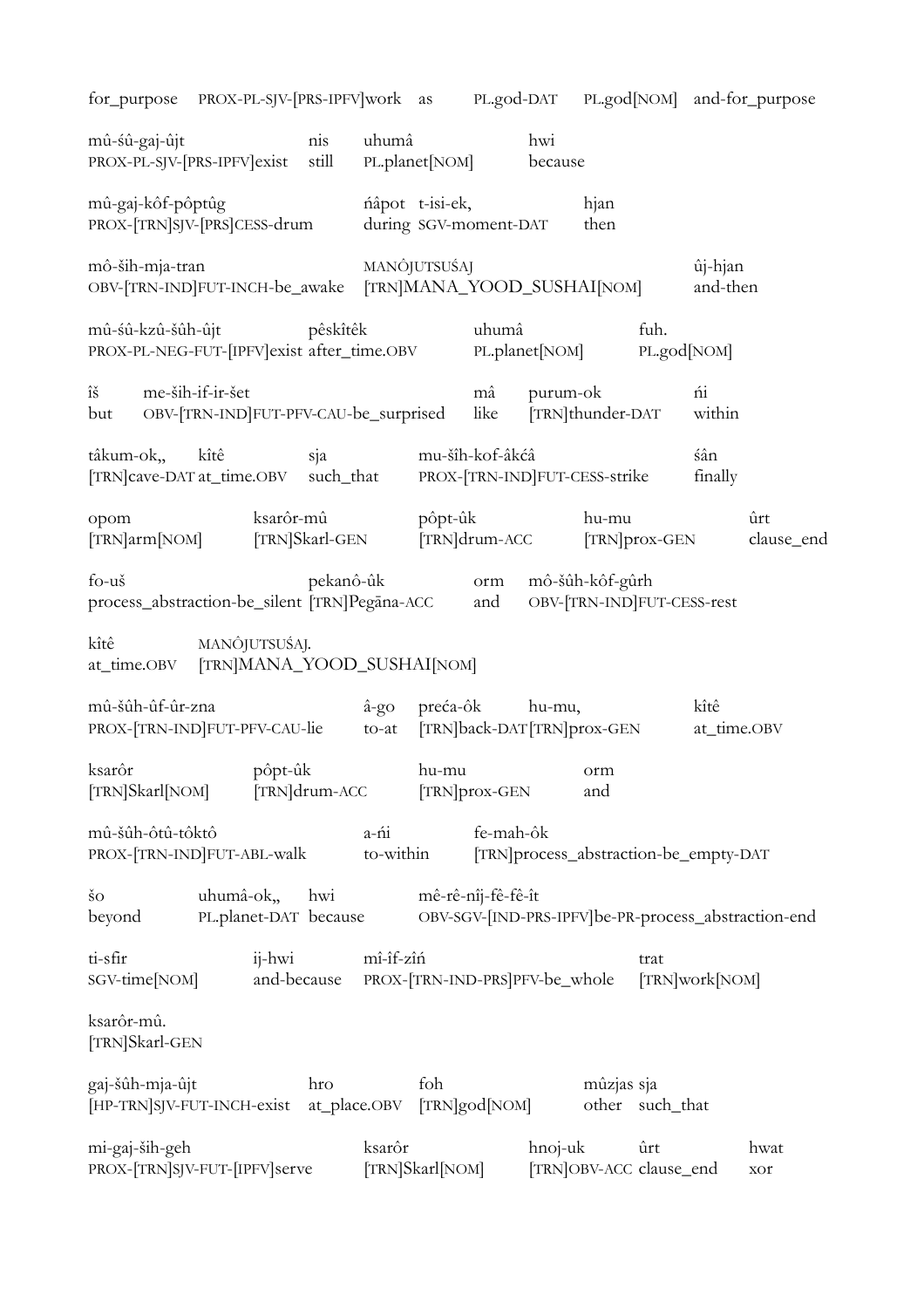mî-gâj-šîh-mjâ-khêh aš mi-kzi-ših-šese

PROX-[TRN]SJV-FUT-INCH-be\_dead and\_but PROX-[TRN]NEG-FUT-[IPFV]have\_care\_for

ksarôr hwi mî-gâj-šîh-îf-îr-zîń trat-ûk [TRN]Skarl[NOM] because PROX-[TRN]SJV-FUT-PFV-CAU-be\_whole [TRN]work-ACC

ksarôr-mû. [TRN]Skarl-GEN

'Skarl created a drum then when MANA-YOOD-SUSHAI created the gods and Skarl, and this one began to strike the drum for the purpose that this one drum always. MANA-YOOD-SUSHAI began to grow drowsy and sleep then from the cause that that one was weary after that one's creation of the gods and from the cause that Skarl drummed.

And the gods began to be silent then when these saw the resting of MANA and silence was in Pegāna except for the drumming of Skarl. Skarl sits at the mist in front of the feet of MANA-YOOD-SUSHAI above the gods of Pegāna, and this one beats there his drum. Some say that the worlds and suns be only echoes of the drumming of Skarl, and some others say that these be dreams that begin to exist as part of the mind of MANA – in the manner that one may dream for whom rest is troubled from the cause of one singing – from the cause that Skarl drums, but nothing knows the definite truth because who has heard the voice of MANA-YOOD-SUSHAI, and because who has seen his drummer?

Skarl beats his drum still then when the season be summer or winter, then when the hour be morning or night among the universes, from the cause that the purposes of the gods are still not complete. The arm of Skarl sometimes becomes weary, but he still strikes his drum for the purpose that these gods may work as gods and for the purpose that the worlds still exist, for the reason that, were he to stop drumming during a moment, then MANA-YOOD-SUSHAI would awaken, and then worlds and gods would not exist thenceforth.

But silence will startle Pegāna like thunder in a cave then when the arm of Skarl will finally stop beating his drum, and MANA-YOOD-SUSHAI will then stop resting.

Then Skarl will put his drum onto his back, and he will walk away into the void beyond the worlds, for the reason that that time is the End, and for the reason that the work of Skarl is whole.

Some other god would come into being there, whom Skarl would serve; or he would die; but Skarl will not care, for the reason that he would complete the work of Skarl.'

'When MANA-YOOD-SUSHAI had made the gods and Skarl, Skarl made a drum, and began to beat upon it that he might drum for ever. Then because he was weary after the making of the gods, and because of the drumming of Skarl, did MANA-YOOD-SUSHAI grow drowsy and fall asleep.

And there fell a hush upon the gods when they saw that MANA rested, and there was silence on Pegāna save for the drumming of Skarl. Skarl sitteth upon the mist before the feet of MANA-YOOD-SUSHAI, above the gods of Pegāna, and there he beateth his drum. Some say that the Worlds and the Suns are but the echoes of the drumming of Skarl, and others say that they be dreams that arise in the mind of MANA because of the drumming of Skarl, as one may dream whose rest is troubled by sound of song, but none knoweth, for who hath heard the voice of MANA-YOOD-SUSHAI, or who hath seen his drummer?

Whether the season be winter or whether it be summer, whether it be morning among the worlds or whether it be night, Skarl still beateth his drum, for the purposes of the gods are not yet fulfilled. Sometimes the arm of Skarl grows weary; but still he beateth his drum, that the gods may do the work of the gods, and the worlds go on, for if he cease for an instant then MANA-YOOD-SUSHAI will start awake, and there will be worlds nor gods no more.

But, when at the last the arm of Skarl shall cease to beat his drum, silence shall startle Pegāna like thunder in a cave, and MANA-YOOD-SUSHAI shall cease to rest.

Then shall Skarl put his drum upon his back and walk forth into the void beyond the worlds, because it is THE END, and the work of Skarl is over.

There there may arise some other god whom Skarl may serve, or it may be that he shall perish;